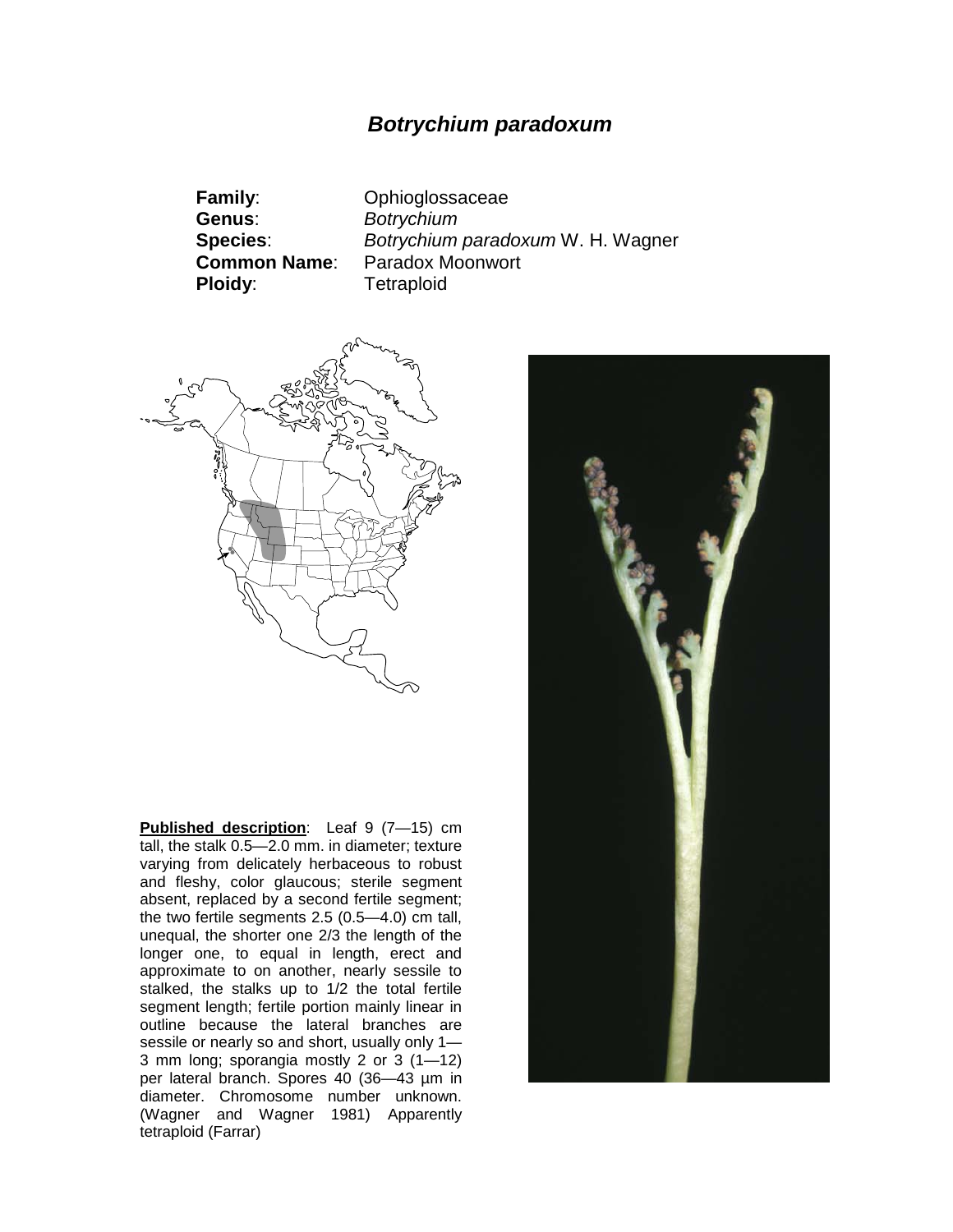## **Taxonomy**

The name "paradoxum" proposed by Wagner and Wagner (1981) for this species is fitting because of the several puzzles presented by its morphology. First, it has no expanded, blade-like trophophore, only a second sporophore. It seemingly has sacrificed photosynthetic capability for production of additional spores. Second, it is an allotetraploid, but what parentage could have produced it. If it is intermediate between it's parents, as most allotetraploids are, what diploid morphology could have contributed the absence of a trophophore. No diploids with this morphology are known. Third, is it possible that more than one species is represented by this morphology. These questions are addressed in the following discussions.

## **Identification**

*Botrychium paradoxum* is unique among moonwort species in having no trophophore. Rather it has two nearly identical sporophores. All moonwort species occasionally, and some regularly, produce sporangia on the margins of the trophophore pinnae, especially the basal pair. Many species also occasionally produce one or a few plants in a population that have two sporophores and no trophophore, but in these cases the sporophores are not identical. *B. paradoxum* differs from the first situation in producing no trophophore blade tissue at all, and from the second situation in producing populations in which all plants have two sporphores and no trophophore. Two somewhat similar moonwort are *B.* x*watertonense*, a hybrid between *B. paradoxum* and *B. hesperium*, in which sporangia are produced around the margin of all the trophophore pinnae, and *B. furculatum sp. nov. ined*. The latter is an undescribed allotetraploid having *B. pallidum* as one of it's parents. Two-sporophore plants are often present in populations of this taxon that are very similar to *B. paradoxum* and can be separated only on the basis of genetic composition.

Further complicating the issues of *B. paradoxum* taxonomy and identification are results of genetic testing showing two distinct genotypes in populations that meet the morphological criteria for the species. This could be the result of two independent origins of the species. However, given the rarity of the species, it seems unlikely that descendants of to two separate origins would so often be found in the same population. A more likely explanation is possible hybridizations between *B. paradoxum* and another species in which genes controlling the production of a second trophophore are dominant, i.e., the hybrid looks identical to *B. paradoxum*. The problem of two genotypes in some populations is under study. Meanwhile, the name "paradoxum" grows evermore appropriate.

#### **Distribution**

*Botrychium paradoxum* occurs from south central Utah and Colorado northward to Montana and Washington and into southern British Columbia, Alberta and Saskatchewan. It is disjunct into the Sierra Mountains of east-central California.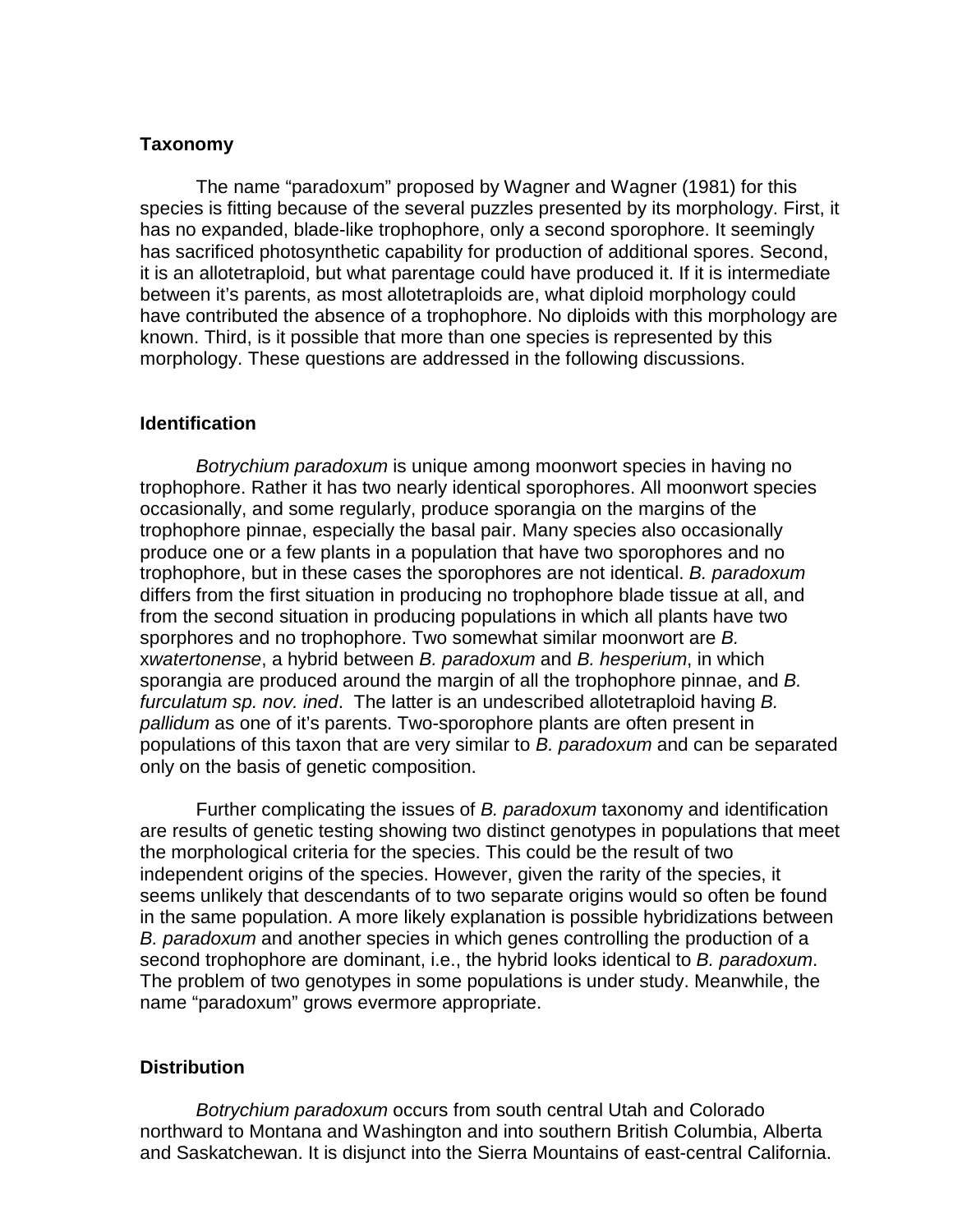## **Habitat**

*Botrychium paradoxum* is a plant of mesic subalpine mountain meadows dominated by grasses, sedges and in some cases, dense herbaceous (fireweed) and shrubby (*Salix* and *Potentilla*) cover.

In California *B. paradoxum* has been found in three populations in Yosemite National Park, all of these in soils influenced by metasedimentary bedrock.

### **Population Genetics**

The problem of two distinct genotypes of *B. paradoxum* has been discussed above. A given population may express both or only one, but within each genotype, very little variation is present.

In California, of the two populations tested, these about 25 miles apart, one expressed only a single genotype, the other was also dominated by this genotype, but expressed the second genotype in a few plants.

## **Phylogenetic Relationships**

As with many allotetraploids, one of the genome sets appears to have been contributed by a taxon containing the most common alleles of the genus. Among currently known diploids, this genome is most closely, but not entirely, matched by *B. pallidum*, but also as in other allotetraploids in which *B. pallidum* is the best match for one parent, there are alleles present in *B. paradoxum* that are not present in any known diploid. Thus, as in expressing the parentage of these other allotetraploids (e.g., *B. minganense*) we hypothesize that one of the parents was pallidum-like, and perhaps an extinct ancestor of *B. pallidum*. This is expressed in Table 2 in the Historical Review section as *B*. "X". The other parent of *B. paradoxum*, the diploid contributing the dominant gene controlling expression of the second sporophore, remains a mystery.

*B. paradoxum* has combined with *B. hesperium* to produce the named hybrid *B*. *xwatertonense*. In *B. xwatertonense*, blade tissue is clearly present in the modified trophophore, but it is surrounded by marginal sporangia. Though apparently sterile, *B. xwatertonense* is surprisingly common where present (Wagner et al. 1983). Possibly it reproduces by underground gemmae, a character inherited from its pallidum-like parent.